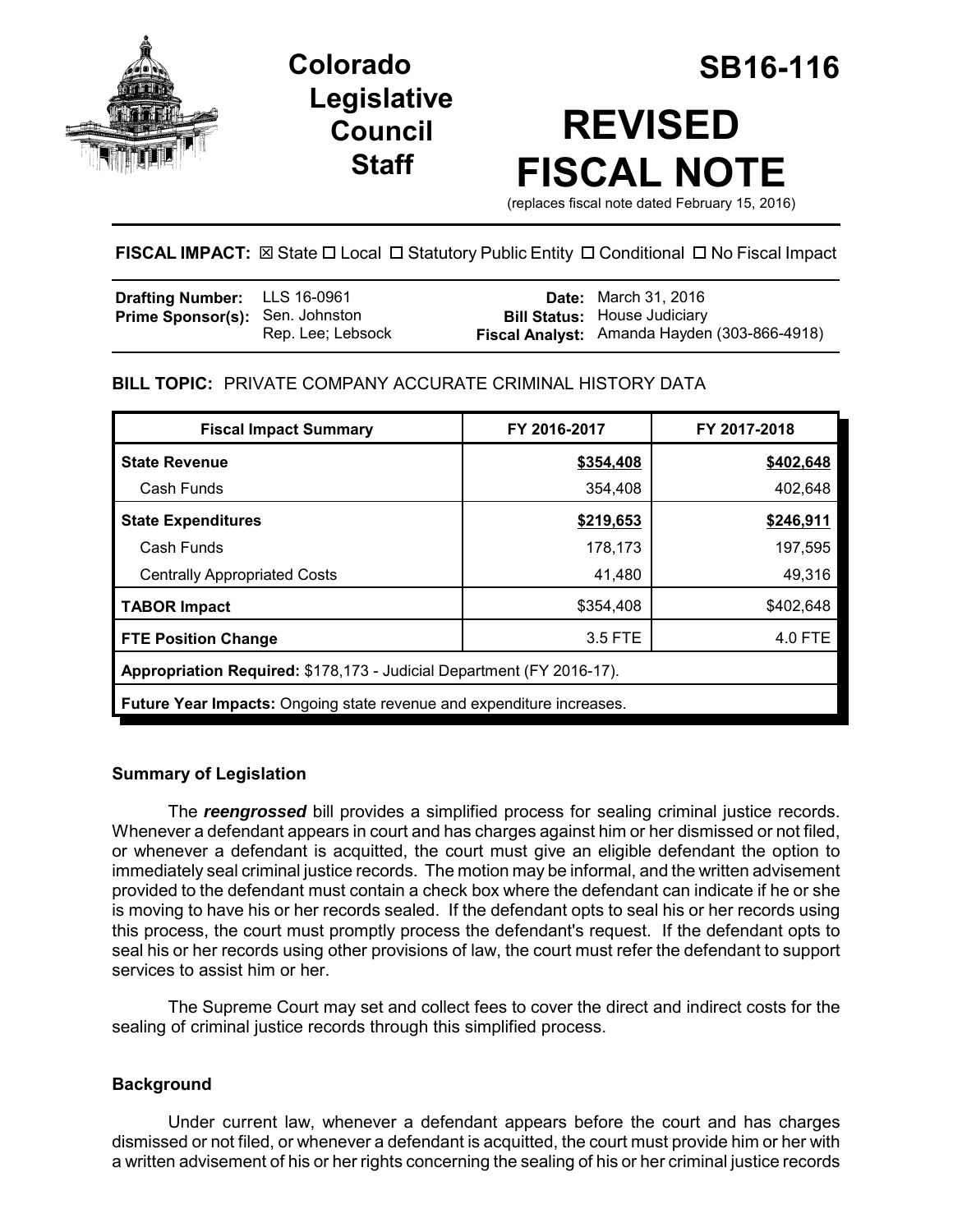when certain conditions have been met. In cases where charges were not filed, the defendant may only elect to have his or her records sealed if the statute of limitations for the offense has run, or if the statute of limitations has not run but the defendant is no longer being investigated for the offense. The court will not seal records for any case in which an offense is not charged or charges are dismissed due to a plea agreement in a separate case or the defendant still owes restitution, fines, fees, or costs ordered by the court.

### **State Revenue**

This bill increases state cash fund revenue by \$354,408 in FY 2016-17 and by \$402,648 in FY 2017-18 in the Judicial Department's Stabilization Cash Fund. The bill allows the Supreme Court to set fees for the sealing of criminal justice records in amounts necessary to cover the direct and indirect costs of sealing records.

| Table 1. Fee Impact Under SB16-116                        |                 |                                  |                              |                           |  |
|-----------------------------------------------------------|-----------------|----------------------------------|------------------------------|---------------------------|--|
| <b>Type of Fee</b>                                        | Fee<br>Assessed | <b>Number</b><br><b>Affected</b> | <b>Number</b><br>Paying Fee* | Total<br><b>Collected</b> |  |
| Civil Filing Fee to Seal Records<br>(Current)             | \$224           | 1,859                            | 1,243**                      | (\$278,432)               |  |
| Civil Filing Fee to Seal Records<br>(Proposed FY 2016-17) | \$65            | 14,558                           | 9,736**                      | \$632,840                 |  |
| <b>FY 2016-17 TOTAL</b>                                   |                 |                                  |                              | \$354,408                 |  |
| Civil Filing Fee to Seal Records<br>(Current)             | \$224           | 1,859                            | 1,413                        | (\$316,512)               |  |
| Civil Filing Fee to Seal Records<br>(Proposed FY 2017-18) | \$65            | 14,558                           | 11,064                       | \$719,160                 |  |
| <b>FY 2017-18 TOTAL</b>                                   |                 |                                  |                              | \$402,648                 |  |

Table 1 shows the anticipated change in fee revenue.

All figures in this column are the number affected less 24 percent to account for indigence.

\*\* This number has been prorated in the first year to 88 percent to account for the bill's August 10, 2016, effective date**.**

*Assumptions.*The fiscal note makes the following assumptions**:**

- **•** Approximately half of the current 3,717 petitioners seeking to seal records (1,859 cases) will pursue the simplified process for sealing court records.
- **•** Approximately half of the 32,834 defendants potentially eligible to use the simplified process will choose to do so, resulting in 16,416 new cases to be processed. These petitioners include those against whom charges were not filed or were dismissed, or those who were acquitted of all charges.
- **•** Removing the current 3,717 petitioners from the pool of potential new cases leaves 12,699 new petitioners electing at the time of advisement to have their records sealed using the simplified process.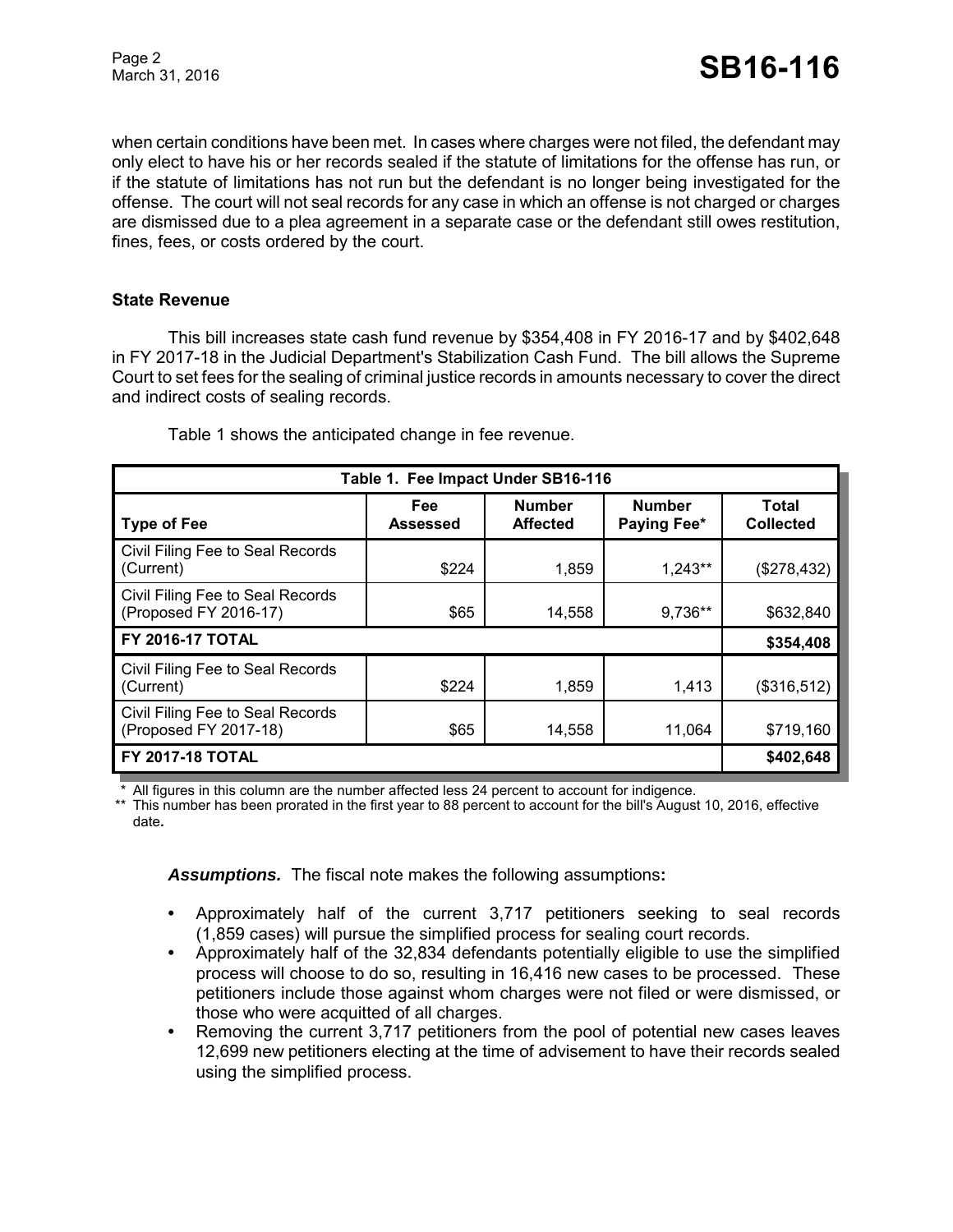## **TABOR Impact**

This bill increases state cash fund revenue collected from fees, which will increase the amount of revenue required to be refunded under TABOR. TABOR refunds are paid from the General Fund. Since the bill increases the TABOR refund obligation without a corresponding change in General Fund revenue, the amount of money available in the General Fund for the budget will decrease by an identical amount.

## **State Expenditures**

## **This bill increases state cash fund expenditures by \$219,653 and 3.5 FTE in FY 2016-17 and by \$246,911 and 4.0 FTE in FY 2017-18 in the Judicial Department.**

| Table 2. Expenditures Under SB16-116         |            |            |  |  |  |
|----------------------------------------------|------------|------------|--|--|--|
| <b>Cost Components</b>                       | FY 2016-17 | FY 2017-18 |  |  |  |
| <b>Personal Services</b>                     | \$155,561  | \$192,845  |  |  |  |
| <b>FTE</b>                                   | 3.5 FTE    | 4.0 FTE    |  |  |  |
| <b>Operating Expenses and Capital Outlay</b> | 22.612     | 4,750      |  |  |  |
| Centrally Appropriated Costs*                | 41,480     | 49,316     |  |  |  |
| <b>TOTAL</b>                                 | \$219,653  | \$246,911  |  |  |  |

*\*Centrally appropriated costs are not included in the bill's appropriation.*

*Personal services.* Trial courts require an additional 4.0 FTE (prorated to 3.5 FTE in the first year) for support staff to handle the workload associated with processing requests to seal records. The bill shifts the burden from the petitioner to the court to notify the prosecuting attorney, the arresting agency, and any other person or agency identified by the petitioner of the intent to seal records**,** and then to provide the Colorado Bureau of Investigation and every custodian of criminal justice records with a copy of the order requiring the records to be sealed. This process results in approximately 30 minutes of additional workload in the clerk's office for each of the 16,416 new petitions to seal records (prorated to 14,446 new petitions in the first year).

*Workload.* Individuals completing deferred sentences or diversion agreements are not always required to appear before the court upon the completion of their sentence and dismissal of the case. Should this practice change as a result of the option to participate in the simplified process, the Judicial Department may need to seek resources to address additional workload resulting from changes in practice.

*Centrally appropriated costs.* Pursuant to a Joint Budget Committee policy, certain costs associated with this bill are addressed through the annual budget process and centrally appropriated in the Long Bill or supplemental appropriations bills, rather than in this bill. The centrally appropriated costs subject to this policy are estimated in the fiscal note for informational purposes and summarized in Table 3.